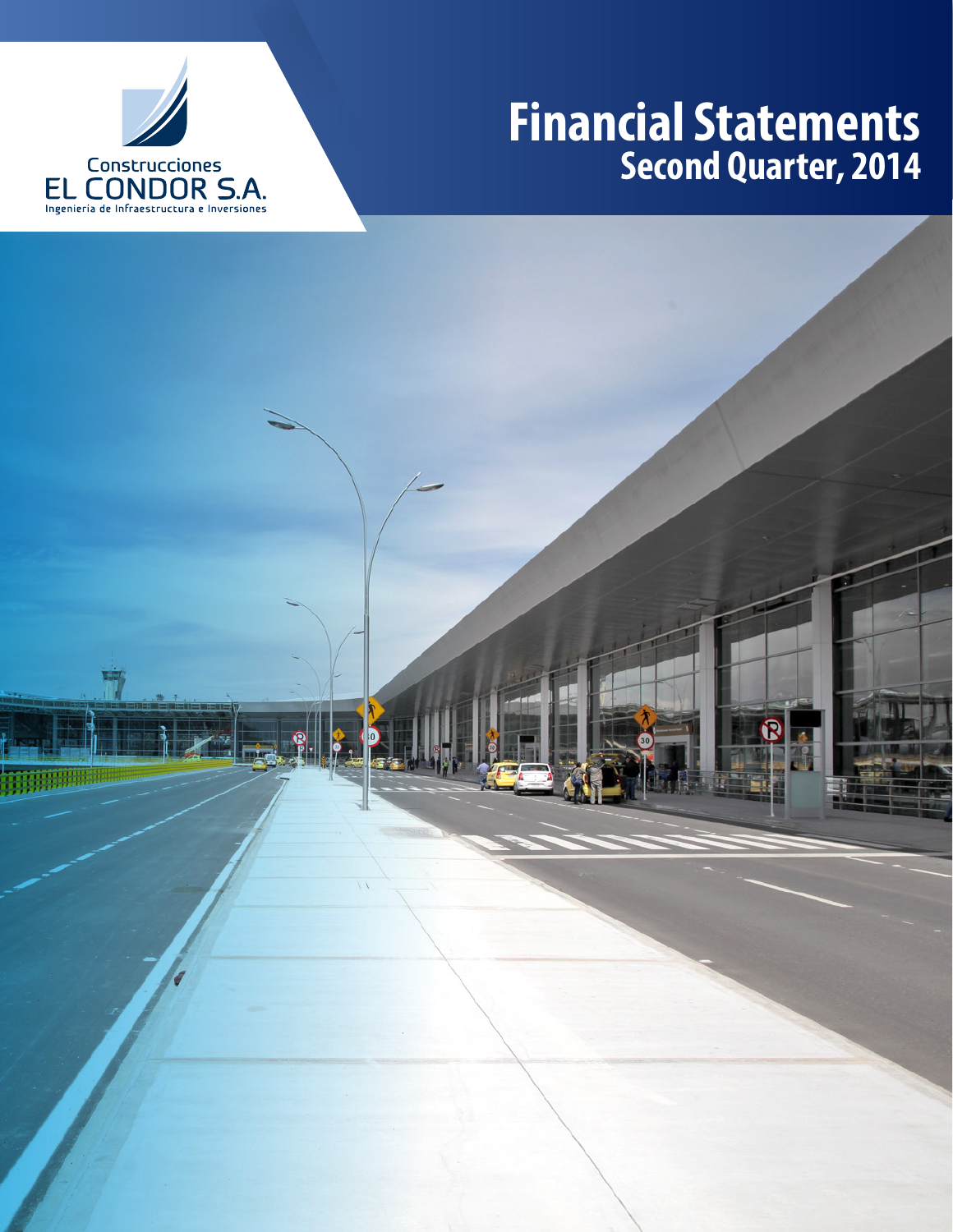

## **Balance**<br>**Sheet**

(In thousands of Colombian pesos) and a set of 30<sup>th</sup> June

| <b>Assets</b>                               | 2014           | 2013        |
|---------------------------------------------|----------------|-------------|
| Available                                   | 27,897,720     | 7,207,474   |
| <b>Temporary Investments</b>                | 15,635,038     | 14,751,542  |
| <b>Accounts Receivable</b>                  | 259,915,000    | 184,053,708 |
| <b>Inventaries</b>                          | 37,423,500     | 25,342,141  |
| Intangibles                                 | 1,746          | 277,512     |
| <b>Deferred Assets</b>                      | 4,621,390      | 9,173,908   |
| <b>Current Assets</b>                       | 345,494,394    | 240,806,286 |
| Investments                                 | 115,640,524    | 101,245,609 |
| <b>Accounts Receivable</b>                  | 162,278,001    | 143,301,203 |
| Property, Plant and Equipment               | 38,727,791     | 39,332,114  |
| Intangibles                                 | 34,436,301     | 41,075,604  |
| Deferred assets                             | 890,086        | 158,920     |
| Appreciations                               | 285,528,895    | 287,564,448 |
| <b>Total Non-Current Asset</b>              | 637,501,596    | 612,677,898 |
| <b>Total Assets</b>                         | 982,995,990    | 853,484,184 |
| Liabilities and Shareholders Equity         | 733,673,173    | 933,770,581 |
| <b>Memorandum Accounts</b>                  | 533,383,622    | 190,789,523 |
| <b>Liability</b>                            | 2014           | 2013        |
| <b>Financial Obligations</b>                | 83,833,332     | 30,728,999  |
| <b>Commercial Financing Companies</b>       | 9,056,737      | 14,622,818  |
| Suppliers                                   | 11,903,773     | 5,708,979   |
| <b>Accounts Payable</b>                     | 77,204,767     | 60,225,339  |
| Taxes, Liens and Encumbrances               | 1,163,097      | 2,191,050   |
| Labor Obligations                           | 2,127,458      | 1,423,500   |
| <b>Estimated Liabilities and Provisions</b> | 14,935,196     | 9,780,833   |
| Advances and Prepayments Received           | 15,648,520     | 25,965,529  |
| Income Received in Advance                  | 8,037,755      | 10,854,820  |
| <b>Current Liability</b>                    | 223,910,635    | 161,501,867 |
| <b>Financial Obligations</b>                | 37,278,490     | 29,450,590  |
| <b>Commercial Financing Companies</b>       | 4,458,300      | 13,437,579  |
| <b>Accounts Payable</b>                     | 12,958,463     | 14,066,665  |
| Taxes, Liens and Encumbrances               |                | 755,479     |
| Advances and Prepayments Received           | 31,925,134     | 248,689     |
| <b>Non-Current Liability</b>                | 86,620,387     | 57,959,002  |
| <b>Total Liability</b>                      | 310,531,022    | 219,460,869 |
| <b>Equity</b>                               | 2014           | 2013        |
| <b>Authorized Equity</b>                    | 35,000,000     | 23,582,039  |
| <b>Subscribed Capital</b>                   | (19, 298, 394) | (7,880,433) |
| <b>Stockholders' Equity</b>                 | 15,701,606     | 15,701,606  |
| Reserves                                    | 173,930,450    | 137,080,760 |
| <b>Equity Appreciation</b>                  | 2,011,937      | 2,011,937   |
| <b>Premium from Share Placement</b>         | 159,711,695    | 159,711,695 |
| Results of Reporting Period                 | 35,580,385     | 32,089,160  |
| <b>Consortiums Equity</b>                   |                | (136, 291)  |
| Surplus from Asset Revaluation              | 285,528,895    | 287,564,448 |
| <b>Total Equity</b>                         | 672,464,968    | 634,023,315 |
| <b>Total Liability and Equity</b>           | 982,995,990    | 853,484,184 |
| Liabilities and Shareholders Equity         | 533,383,622    | 190,789,523 |
| <b>Memorandum Accounts</b>                  | 733,673,173    | 933,770,581 |

ANA MARÍA JAILLIER CORREA Legal Representative Colombian I.D. No. 42.895.563

ANA ISABEL GONZÁLEZ VAHOS Certified Public Accountant Professional Card 47345-T (Signed Original) (Signed Original) (Signed Original)

FRANCISCO JAVIER ARIAS MARÍN Comptroller (Crowe Horwath) Professional Card 154406 - T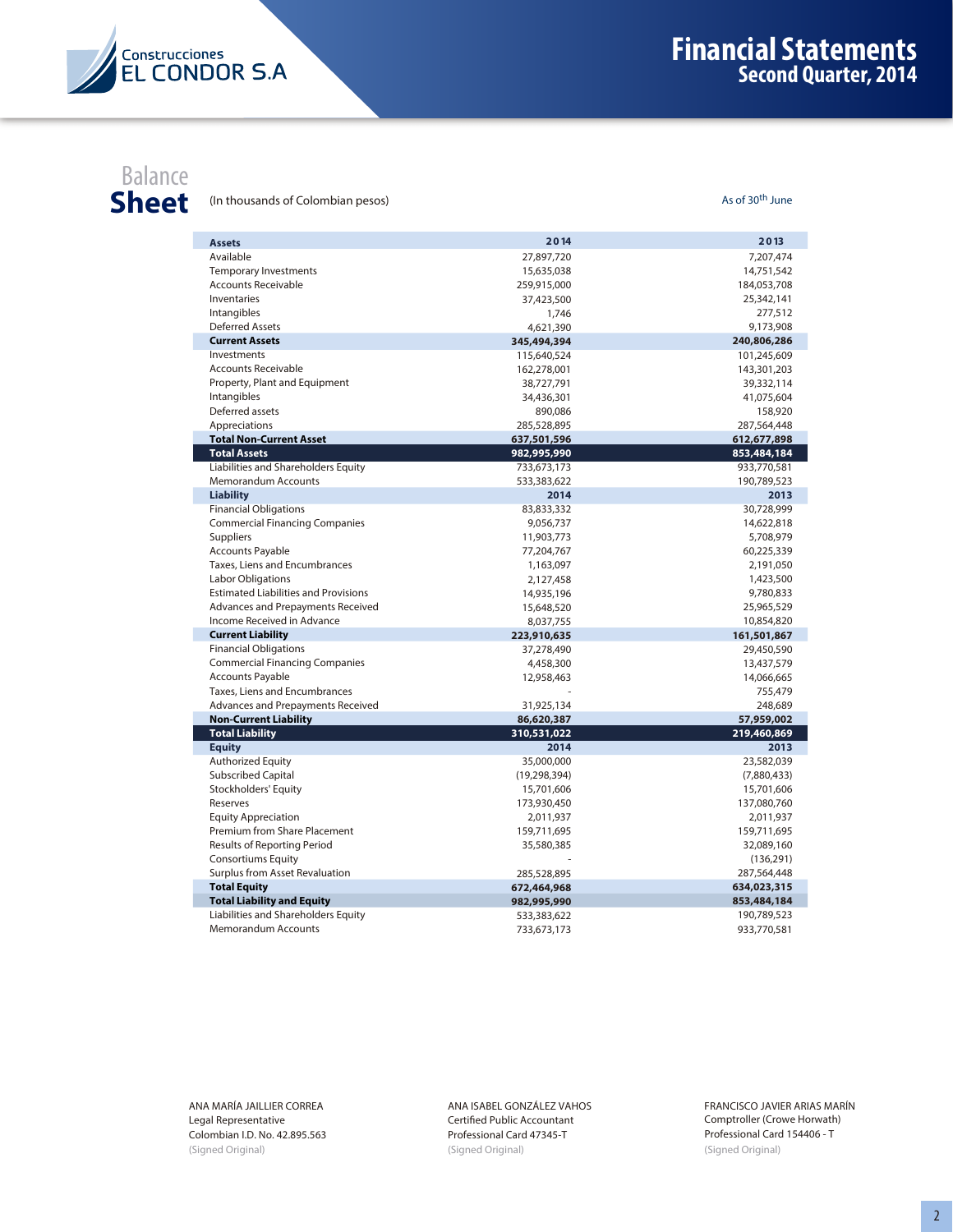

As of 30th June

## Profit and Loss Statement (In thousands of Colombian pesos)

|                                          | 2014            | 2013            |
|------------------------------------------|-----------------|-----------------|
| <b>Operating Revenues</b>                | 188,904,164     | 144,947,682     |
| <b>Total Operating Revenues</b>          | 188,904,164     | 144,947,682     |
| <b>Operating Costs</b>                   | (154, 433, 942) | (114, 432, 330) |
| <b>Total Operating Costs</b>             | (154, 433, 942) | (114, 432, 330) |
| <b>Gross Profit</b>                      | 34,470,222      | 30,515,352      |
| <b>Administration Expenses</b>           | (7,739,989)     | (7,989,603)     |
| <b>Operating Profit</b>                  | 26,730,233      | 22,525,749      |
| <b>Other Revenues and Expenses</b>       |                 |                 |
| Other Revenues                           | 21,282,233      | 20,888,310      |
| <b>Other Expenses</b>                    | (1,443,544)     | (1,859,232)     |
| <b>Total Other Revenues and Expenses</b> | 19,838,689      | 19,029,078      |
| Profit Before Interests & Taxes          | 46,568,922      | 41.554.827      |
| <b>Financial</b>                         |                 |                 |
| <b>Financial Revenues</b>                | 3,825,310       | 2,360,112       |
| <b>Financial Expenses</b>                | (5,321,843)     | (4,024,763)     |
| <b>Total Financial</b>                   | (1,496,533)     | (1,664,650)     |
| <b>Profit Before Taxes</b>               | 45,072,389      | 39,890,177      |
| Provision for Income Taxes               | (9.492.004)     | (7.801.017)     |
| <b>Net Income</b>                        | 35,580,385      | 32,089,160      |
| Net Profit for Share                     | 61.95           | 55.87           |

ANA MARÍA JAILLIER CORREA Legal Representative Colombian I.D. No. 42.895.563 (Signed Original) (Signed Original) (Signed Original)

ANA ISABEL GONZÁLEZ VAHOS Certified Public Accountant Professional Card 47345-T

FRANCISCO JAVIER ARIAS MARÍN Comptroller (Crowe Horwath) Professional Card 154406 - T